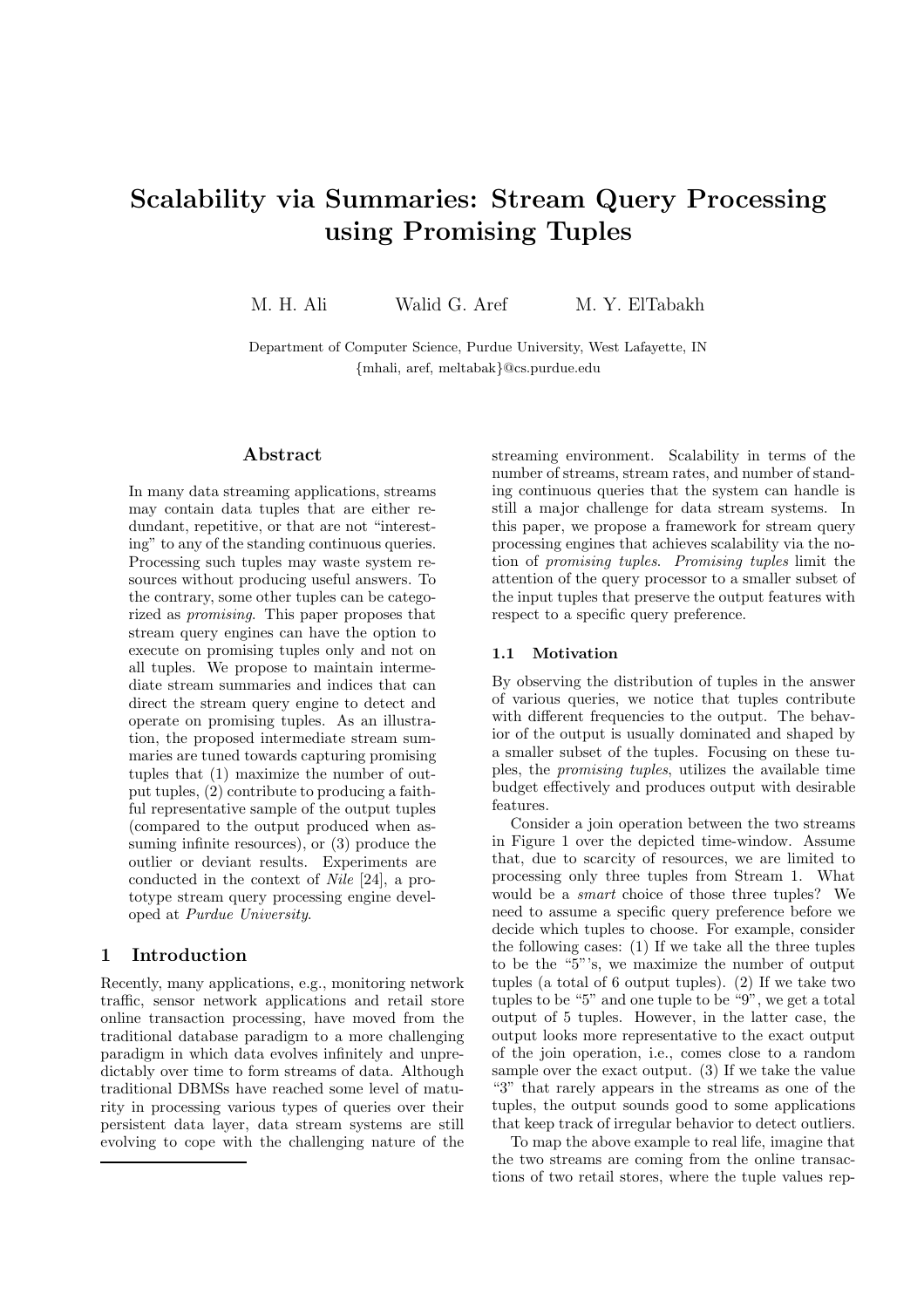

Figure 1: A two stream example

resent identifiers of the sold items. Maximizing the number of output tuples gives as much points of similarity as possible between the two stores. A faithful representative output avoids excessive duplication of high frequency elements and produces an output that spans the exact output set to give a near-random sample of the output. Low-frequency tuples may express outliers among the two stores, e.g., selling a very rare or a very expensive item in the two stores over a short period of time.

## 1.2 Contributions

The main contributions of this paper can be summarized as follows:

- 1. We propose the notion of promising tuples to utilize the available budget of CPU time effectively in processing tuples that contribute heavily to the output.
- 2. We propose an intermediate stream representation that is capable of indexing the stream's promising tuples.
- 3. We tune various stream operations to adopt the notion of promising tuples.
- 4. We conduct an experimental study to evaluate the effectiveness of promising tuples inside the Nile stream query processing engine [24].

The rest of this paper is organized as follows. Section 2 introduces the concept of promising tuples. Section 3 presents the proposed intermediate stream representation. Section 4 explains how various types of operations are performed on top of the intermediate stream representation. An experimental study that is based on a real implementation of the promising tuple approach inside Nile is given in Section 5. Section 6 overviews related work. Finally, the paper is concluded in Section 7.

## 2 Promising Tuples

In this section, we introduce the concept of promising tuples and we present a framework for query processing using the notion of promising tuples. Promising tuples can be defined as follows:

**Definition 1** Let Q be a query over stream  $X = \{x_1,$  $x_2, x_3, \cdots$ } and let  $O = \{o_1, o_2, o_3, \cdots\}$  be the answer to the query Q (i.e.,  $Q(X) = O$ ). Let  $P_q$  be a preference function of query Q that is defined over its answer O such that  $P_q(O) = O_p$  where  $O_p \subset O$ . A promising



Figure 2: Promising-tuple based processing

tuple is a tuple  $x_p \in X$  such that  $Q(x_p) = o_p$  where  $o_p \in O_p$ .

The definition above indicates that a query Q may have a preference function that is defined over its exact answer O to yield a preferred answer set  $O_n$ . A promising tuple is the tuple that contributes to producing an output tuple that is part of the query preferred answer set. A promising region is a region in the stream that contains plenty of promising tuples. These promising regions are the regions that are worth processing. We aim at investing the system's resources in processing promising regions to satisfy the query preferences.

Figure 2 illustrates the promising-tuple approach. In the promising tuple approach, we maintain an intermediate stream representation for the largest portion of the stream that is of interest to any query. Once a new tuple arrives, it is inserted in the intermediate representation where summaries are built on top of the stream tuples to capture the behavior of the stream. Sets of promising tuples are extracted from the stream summaries based on the preferences of standing queries. An entry in the promising tuple set is on the form

#### (promising tuple, promising region, priority)

Each promising tuple points to the stream regions where it can be found with a specific priority to indicate how much a region is rich in this promising tuple. The framework of query processing using the notion of promising tuples is a three-step process and can be summarized as follows:

- 1. Identify and extract from summaries the query's promising regions.
- 2. Prioritize the query's promising regions
- 3. Execute query on promising regions in the order of their priorities.

Notice that the promising tuple approach results in an out-of-order query answer because stream regions are processed based on their promise regardless of their arrival order.

The stream intermediate summaries are capable of indexing a stream's promising regions and are built in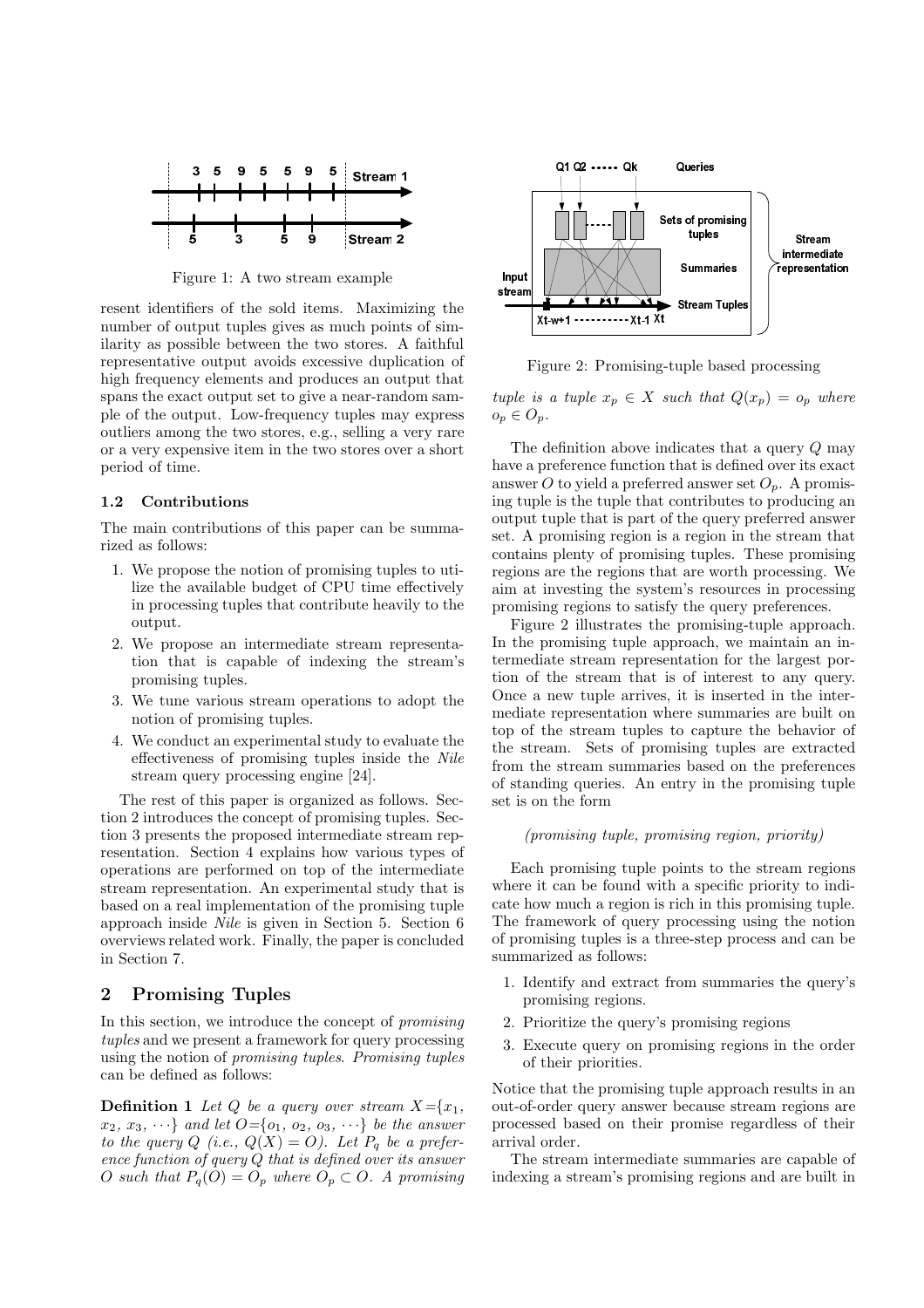CREATE SUMMARY summary-name ON stream (attr) WITH GRANULARITY  $T_1$  AND COLLAPSE(rate, depth)

(a)

SELECT  $attr_1, attr_2, \cdots$ FROM  $stream_1, stream_2, \cdots$ WHERE conditions WITH PREFERENCE  $[asc|desc|weighted]$   $P_q$ FADE FACTOR  $\alpha$ WINDOW w (b)

#### Figure 3: Extended SQL statements

response to a create-summary statement as shown in Figure 2a. The create-summary statement instructs the summary manager to divide the stream into time granularities and to summarize each granularity. Highresolution summaries are built over the most recent granularity that is of length  $T_1$  time units. The collapse clause specifies two parameters: the rate and the depth. The quality of the summaries decreases or *col*lapses as we go to older granularity according to the rate parameter. The *depth* parameter avoids the indefinite growth of the summaries and specifies how far the summaries are maintained over the past.

Sets of promising tuple are extracted from summaries in response to an SQL continuous query over a sliding window of size  $w$  with a *preference* clause as shown in Figure 2b. The preference clause specifies how sets of promising tuples are extracted and prioritized from the stream summaries. The priority of a promising tuple reduces or *fades* with a factor of  $\alpha$ as we move in the past. Notice that the stream summaries are stream-dependent structures and are constructed regardless of the standing queries while the promising tuple sets are query dependent and are constructed based on a query preference  $(P_q)$ .

Promising tuples focus on the CPU processing cycles as a primary resource. The interarrival time between two consecutive tuples is our processing budget where useful computations can take place. To quantify how many output tuples can be generated during one interarrival time period, we introduce the following measure of performance:

$$
N_{o/p} = \frac{\tau - t_{ins}}{t_{hit}}\tag{1}
$$

where  $N_{o/p}$  is the number of output tuples per input tuple,  $\tau$  is the average interarrival time between two consecutive tuples,  $t_{ins}$  is the time required to insert the incoming tuple into the intermediate stream representation, and  $t_{hit}$  is the average time required by the intermediate representation to guide the search to one output tuple. Basically, we invest a little portion of the budget interarrival time  $(\tau)$  in data summarization  $(t_{ins})$  to reduce the output tuple hit time  $(t_{hit})$ . Smart guidance to the stream promising regions reduces effectively the output hit time, which in turn increases the number of generated output tuples  $(N_{\alpha}/p)$ .

#### 3 Stream Intermediate Representation

Given the create-summary statement of Figure 2a, it is required to build an intermediate stream representation that indexes the incoming stream tuples. The intermediate stream representation keeps track of incoming tuples plus some summaries to direct stream operations to their promising regions. We propose an intermediate stream representation that has the following two properties:

- 1. The support of multiple time granularities,  $G_1$ ,  $G_2, \ldots, G_m$  (Figure 4a) such that:
	- (a) The number of granularities  $m$  corresponds to the depth of the collapse clause in the create-summary statement (i.e.,  $m = depth$ ).
	- (b) Granularities span regions in the stream's timeline with sizes that are multiples of each other (i.e.,  $|G_{i+1}| = rate \times |G_i|, |G_1| = T_1$ ), where rate and  $T_1$  are specified in the createsummary statement.
- 2. The capability to index each time granularity using a multi-resolution index structure as illustrated in Figure 4b (Section 3.4).

Multiple time granularities are desirable to make up for the bounded memory requirements. Notice that the summary size is fixed in each granularity despite the increase in the size of the region that is covered by that granularity. As data gets older, it moves from one granularity to the next and a coarser summarization is applied to the data due to the increase in the granularity size. This behavior results in a gradual degradation in the resolution of summaries as we go farther in the past. The *collapse* clause in the *create*summary statement specifies the rate at which summaries collapse and how deep summaries can go in the past. Summaries in each granularity are indexed using a multi-resolution index structure in order to allow coarser resolutions to guide the search down the hierarchy to finer resolutions.

#### 3.1 Two-dimensional Representation of Data Streams

Each granularity in the stream is divided into smaller partitions in order to build more accurate summaries over these partitions. There are two ways to partition a stream:

1. Partition the stream granularity into value-based buckets by hashing on the values of incoming tuples.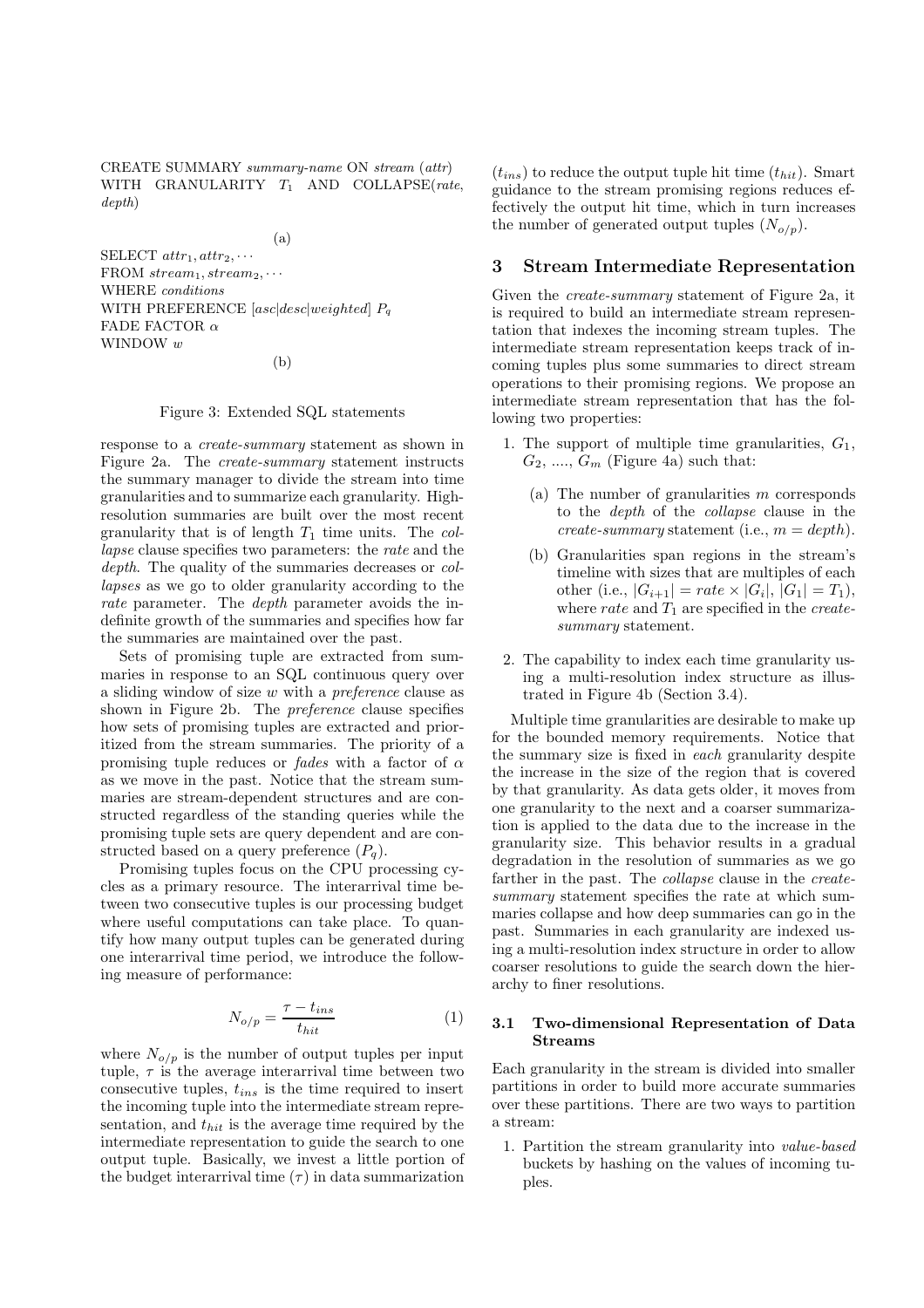

Figure 4: Stream intermediate representation

2. Partition the stream granularity into time-based zones. Each zone corresponds to a contiguous time zone of the stream.

In the first approach, buckets that are based on the tuple values span the timeline of the stream. Consequently, summaries may suffer inaccuracies due to the change in the stream's behavior over time. In the second approach, a time zone contains all tuple values in this portion of the stream. Summaries may suffer inaccuracies due to mixing the summaries of a wide range of values in the same zone.

Instead of using a one-dimensional space, we propose to hash the stream tuples over two dimensions: (a) the value dimension and (b) the time dimension (Figure 4c). The two-dimensional representation of one granularity can be summarized as follows:

- 1. The value dimension is divided into buckets based on a suitable hash function over the tuple values.
- 2. The time dimension is divided into time zones based on the stream behavior. A change in the stream's behavior implies a new time zone (Section 3.3).
- 3. A granularity cell is the intersection of a value bucket with a time zone (Figure 4d).
- 4. For each granularity cell:
	- (a) Tuple values are materialized and are linked in the order of their arrival time.
	- (b) Summaries are build to provide a rough but quick estimation of the tuples in that cell (Section 3.2).
	- (c) A multi-resolution index is built to speed up the access to summaries (Section 3.4).
	- (d) Sets of promising tuples are extracted based on query preferences (Section 4.1).

#### 3.2 Summary Information

In each granularity cell, we maintain summaries to capture the behavior of the stream tuples in this cell. A summary abstract data type (summary-ADT) is added to the system to encapsulate the functionalities of summarization techniques. Various types of summaries have been studied in the literature, e.g., histograms [21], wavelets [10], samples [7], and aggregates [34]. In our work, the summarization technique is considered to be a black box as long as it provides the following set of interface functions:

- 1. Summarize(x), to insert a tuple x and to add the effect of its value to the summaries.
- 2. Estimate $(x)$ , to estimate various properties of a stream tuple  $x$  from the summaries. These estimations are used in the context of the query preference function to specify how promising tuples are extracted.
- 3. Confidence(), to report how much confident we are about the stream summaries. This function is used as a measure of accuracy.
- 4.  $Add(r_1,r_2)$ , to merge the summaries of regions  $r_1$ and  $r_2$  into one summary structure  $(r_1)$ . This function is used to build coarser summaries upon merging the two regions.
- 5. Subtract $(r_1,r_2)$ , to subtract the summaries of region  $r_2$  from the summaries of region  $r_1$ . This function is used to remove the effect of the summaries of region  $r_2$  once it expires, i.e., goes outside the time-window of interest.

For implementation purposes, we adopt the countsketch technique as presented in [12]. Countsketches provide an estimation of both the absolute and the relative frequencies of the stream tuples. Countsketches are efficient with respect to the update and the search operations. The Confidence function takes the variance of the items in the countsketch as a measure of accuracy. Another interesting feature of countsketches is that they are additive. Two countsketches can be combined together in linear time simply by adding the two sketches. Similarly, the effect of one countsketch can be subtracted from another countsketch in linear time. Other forms of summarizations, e.g., histograms, can be addressed to define the same interface functions.

## 3.3 Self-adjusting Time Zones

As mentioned in Section 3.1, the stream is partitioned over the infinite time dimension into time zones. Each zone can have a fixed predefined size. However, fixing the size of each zone may result in zones containing various behaviors of the stream which in turn degrades the accuracy of the summaries.

To improve the accuracy of the summaries, we partition the timeline into zones based on the change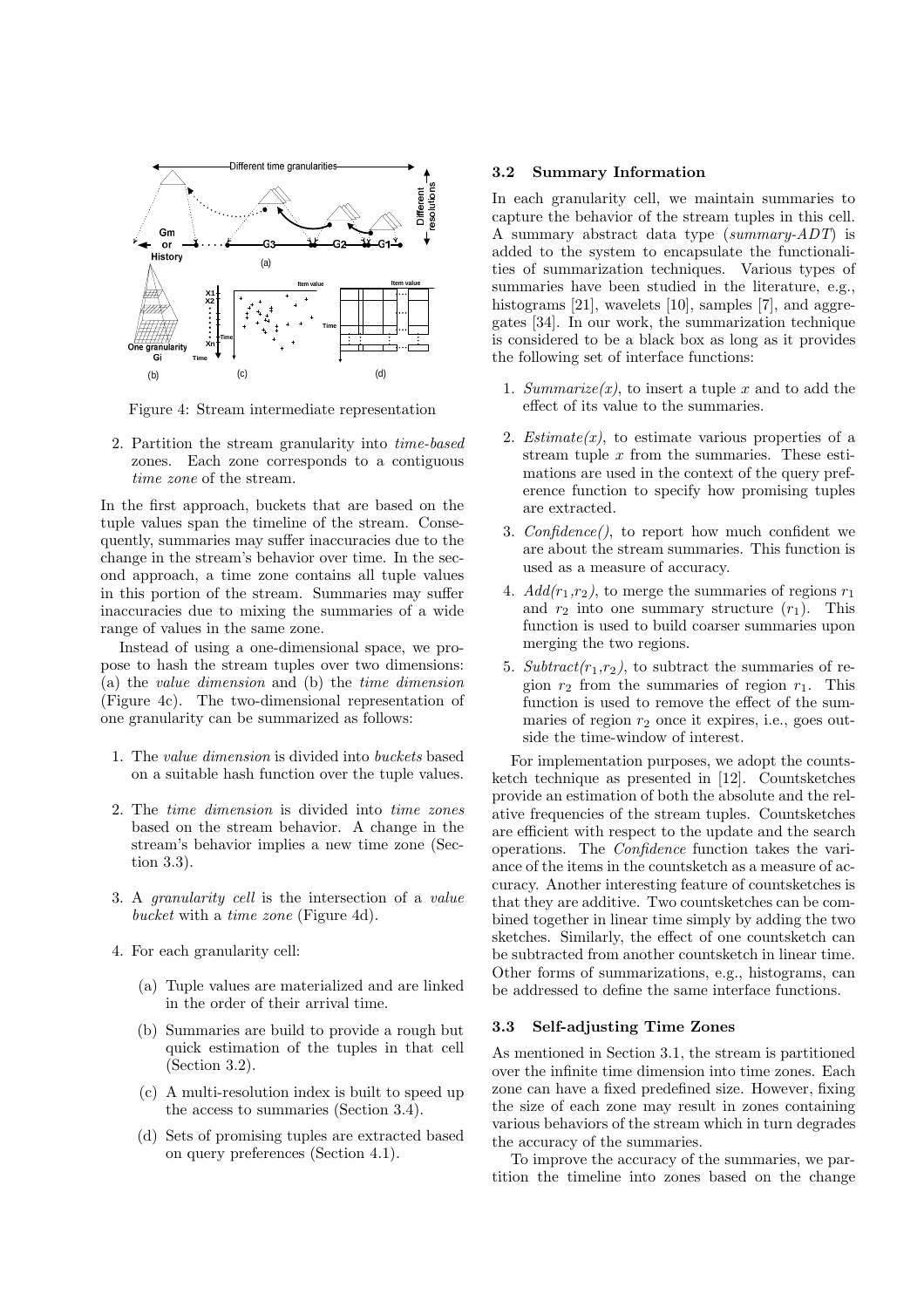in the stream's behavior. We sense a change in the stream's behavior through the Confidence function of the summarization technique. Once a tuple arrives, it is inserted into the summaries of the current zone. Then, the *Confidence* function is evaluated. If the confidence is below a certain threshold  $(\theta)$  or the length of a time zone exceeded  $MAXLENGTH$ , a new time zone is started and its summaries are initialized. For a more efficient implementation of detecting changes in the stream's behavior, the reader is referred to [26].

## 3.4 Multi-resolution Index

Our intermediate stream representation makes use of a multi-resolution index to provide an efficient access to stream tuples. Coarser resolutions of summaries are formed by the aggregation of the fine-resolution summaries. The top-level summarization maintains the coarsest summaries that provide a rough estimation of how much a tuple is promising. Then, we follow the hierarchy of the multi-resolution summaries till we reach the exact regions where the tuple resides.

For each stream granularity, we maintain a pyramid-like structure [31] to index this granularity (Figure 4b). The lowest-level cells of the pyramid contain the stream tuples plus their summaries. The lowest-level cells (LLC) are on the form:

$$
LLC (tuple-list[ \cdots ], Summary-info).
$$

As we go up in the pyramid, the summary information are aggregated using the add function and pointers to their original cells are maintained. Upper level cells (ULC) of the pyramid are on the form:

 $ULC$  (Aggregate-Summary-Info, cell-ptrs $\cdots$ ))

## 3.5 Multiple Granularities

As mentioned at the beginning of this section, we have m time granularities:  $G_1$ , ...,  $G_m$  with  $G_1$  being the most recent granularity and  $G_m$  being the oldest granularity (Figure 4a). Each granularity (except  $G_1$ ) is divided over the time dimension into  $n$  time zones.  $G_1$ is divided into  $n'$  time zones based on the stream's behavior as explained in Section 3.3.  $G_1$  spans the most recent portion of the stream that is of length  $T_1$ .  $T_1$ is a parameter that is specified by the create-summary statement (Figure 2a). This parameter defines the basic granularity of the stream on which other granularities will be based. Granularity  $G_i$  spans a portion of the stream that is of length  $T_i$  such that:

 $T_i = n \times T_{i-1}, i = 2, ..., m$ .

Notice that old granularities span larger portions of the stream than recent granularities. As time proceeds, all the cells of  $G_{i-1}$  are combined and their summaries are compressed into one cell of  $G_i$ . Figure 5 illustrates the movement of data between two granularities of the stream. Let  $G_i$  be granularity number i



## Procedure COLLAPSE( $CZ_{i+1}$ ,  $CZ_i$ )

- 1.  $CZ_i = CZ_i + 1 \mod n$
- 2. Add $(CZ_{i+1}$ .summary-info,  $CZ_i$ .summary-info)
- 3. Concatenate $(CZ_{i+1}.\text{tuple-list}, CZ_i.\text{tuple-list})$
- 4.  $CZ_i$ . Summary-Info=NULL
- 5.  $CZ_i$ .tuple-list=NULL

END.

6. update the multi-resolution indices over  $G_i$  and  $G_{i+1}$ 

(b)

Figure 5: Data movement between granularities

of length  $T_i$  and let  $CZ_i$  be the current zone in granularity  $G_i$  that receives the incoming tuples. All  $CZ_i$ 's are initially set to 1 and are advanced in a round robin fashion  $(CZ_i = CZ_i+1 \mod n$ , where *n* is the number of time zones in a granularity).  $CZ_i$ ,  $\forall i = 2, ..., m$ , advances to the next time zone once the current time zones elapses, i.e., every  $\frac{T_i}{n}$  units of time.  $CZ_1$  advances to the next time zone once a change in the stream's behavior is detected.

Figure 5b lists the steps required to move  $CZ_i$  to the next time zone  $(CZ_i + 1 \mod n)$ . In Step 1, we advance  $CZ_i$  (where  $i \geq 2$ ) to the next time zone. Notice that  $CZ_1$  advances based on a change in the stream behavior and returns to the first time zone in the granularity if the granularity size becomes  $T_1$ . This is not mentioned in the figure for simplicity. In Steps 2 and 3, the summaries and data of  $CZ_i$  are pushed to the current time zone of granularity  $G_{i+1}$   $(CZ_{i+1})$ . We free  $CZ_i$  from its summaries and data in Steps 4 and 5. Finally, the multi-resolution index of  $G_{i+1}$ is updated to reflect the added summaries, which are subtracted from higher level resolutions of granularity  $G_i$  (Step 6).

## 4 Data Stream Operations

Promising tuples can be applied widely to various stream operations. In this section, we explain how stream operations can benefit from the promising tuple approach. We explore the join, selection, and aggregation operations as example operations.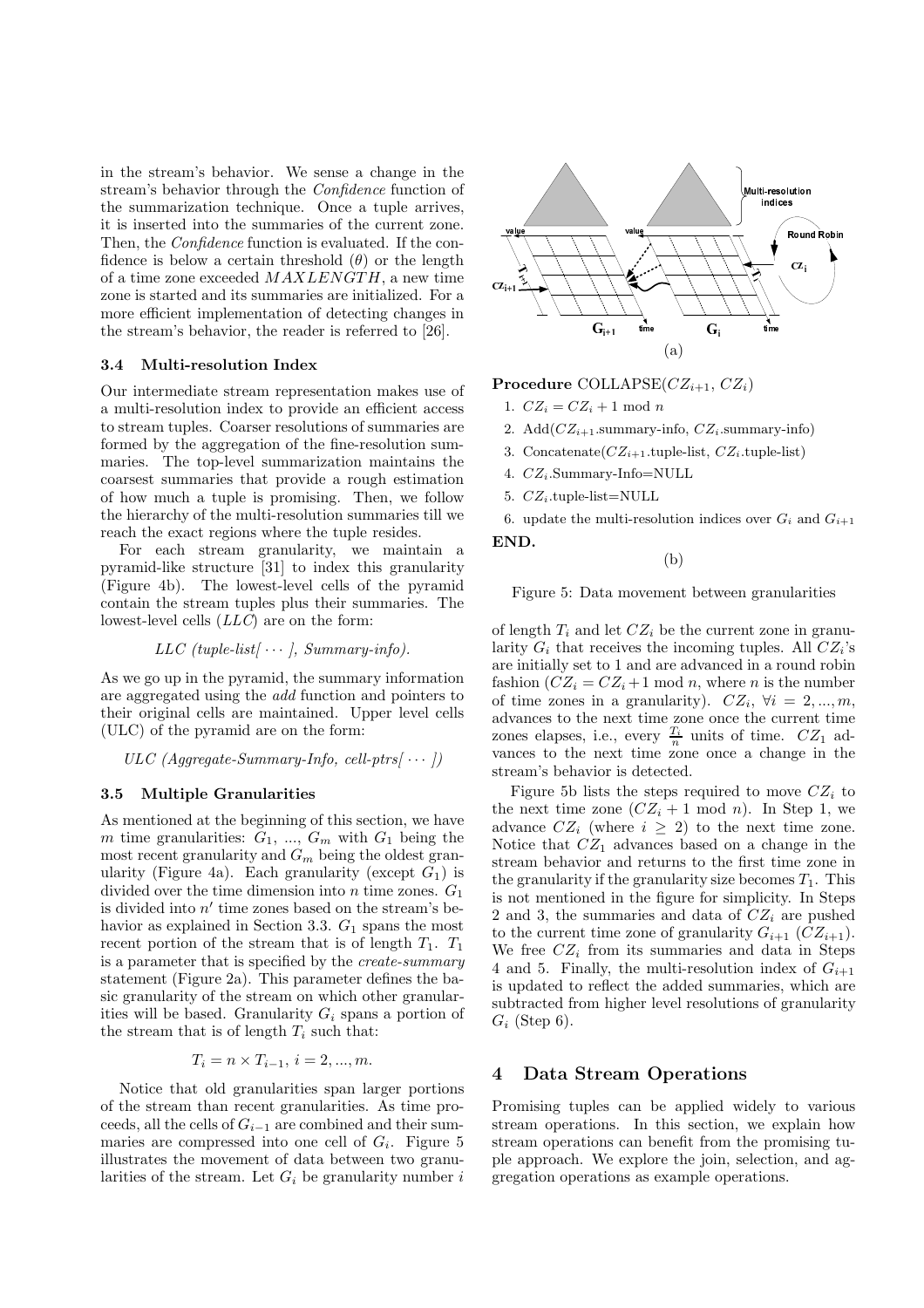```
SELECT S1.ItemNo, S1.TimeStamp, S2.TimeStamp
FROM Store1 S1, Store2 S2
WHERE S1.ItemNo= S2.ItemNo
WITH PREFERENCE [desclasclweighted]
      SUMMARY.Estimate.Count(S1.ItemNo),
      SUMMARY.Estimate.Count(S2.ItemNo)
FADE FACTOR \alphaWINDOW w
```
Figure 6: An example window join query

## 4.1 Window Join

Given two streams and a window specification, Figure 6 gives the SQL query that performs a window join over the two streams. The two streams are generated from the online transactions of two retail stores. Each stream tuple consists of an item number and its associated timestamp. The preference function is based on the summary-estimated counts of the item number in both streams. One out of three preference specifiers (i.e., desc, asc, or weighted) is used to tune the preference function (Section 4.1.1). The fade factor reduces of the priority of the time granularities by a factor of  $\alpha$  as we move in the past. The *window* clause specifies the size of the sliding window of interest. If no window clause is specified, the window is assumed to span the whole stream that is seen so far. The details of the query preferences and the join algorithm are given in the next sections.

## 4.1.1 Query Preferences

The preference clause in the query syntax bridges the gap between the general-purpose stream summaries and the query-specific promising tuples. Consider the following three preference specifiers and how they control the way the priorities are handled in the SQL query of Figure 6:

- 1. Desc. The promising tuples are extracted and processed based on the descending order of the tuples' Count estimates to give frequent tuples more priority. Focusing on frequent tuples maximizes the number of output tuples.
- 2. Weighted. The CPU time is divided among the promising tuples based on the ratio of their Count estimates. This approach avoids the case where the CPU gets monopolized by high frequency tuples and produces a near-optimal random sample.
- 3. Asc. The promising tuples are extracted and processed based on the ascending order of the tuples' Count estimates to give the least frequent tuples more priority, which leads to producing outliers and deviant tuples. Our notion of outliers considers a tuple to be an outlier if it occurs with a low frequency, e.g., a sensor triggering a fire alarm or the purchase of a rare item. Similarly, other notions of outliers can be extracted from various preference functions.

The query processor may consider time in determining the promise of a tuple, i.e., by favoring output tuples with more recent timestamps. The fade factor  $\alpha$  clause in the query syntax instructs the query processor to decrease the priority of a promising tuple based on its time granularity. If a promising tuple is extracted from granularity  $i$ , its priority is decreased by a factor of  $\alpha^{i-1}$ .

## 4.1.2 Window Join Algorithm

Our window join algorithm is a variation of the symmetric hash join algorithm [33] that is tuned to benefit from the promising tuple approach. When a tuple arrives at the system, (1) it is inserted into the summaries of its stream, and (2) it probes the summaries of the other stream looking for join matches. This process is symmetric with respect to each stream.

Figure 7 summarizes our join algorithm considering the join probes of only one stream (i.e., tuples of stream  $S_1$  probes stream  $S_2$ ). In Step 1, the tuple is inserted into its stream summaries. In step 2, a pointer is placed at the first granularity of the other stream. If the granularity intersects with the join window (Step 3), we investigate all its time zones (Step 3.a). We estimate the priorities of  $x_1$  in these zones and we insert  $(x_1,$  the time zone, the priority) into a priority queue. We weight the priority by how old the granularity is (i.e., by a factor of  $\alpha^{i-1}$ ). Notice that the multi-resolution index on top of each granularity prunes many time zones where the tuple is less likely to occur. This step is not shown in the figure for simplicity. We advance the pointer to the next granularity (Step 3.b). In step 4, the priority queue  $(PQ)$  is traversed and the actual join probes take place until a time out occurs. The query processor times out the joining process once another tuple arrives at the system. The query processor revisits the priority queue again once it becomes idle. The query processor iterates over standing queries in a round robin fashion. The priority queue is traversed in ascending, descending, or weighted order based on the preference specifier of the query (i.e., asc, desc, or weighted). As a drawback of this traversal, the output tuples are generated in no specific order of their timestamps.

## 4.2 Selection

Consider the simplest case of restricting the selection problem to one selection predicate that is applied over one stream. If this is all what we have in the system, then the optimal solution is to apply the selection predicate over each individual tuple once it arrives at the system. However, if we have hundreds of queries such that each query has a different selection predicate, each query will lose some of the input tuples due to the limited CPU time that is allocated to each query. The major problem with the above approach is the random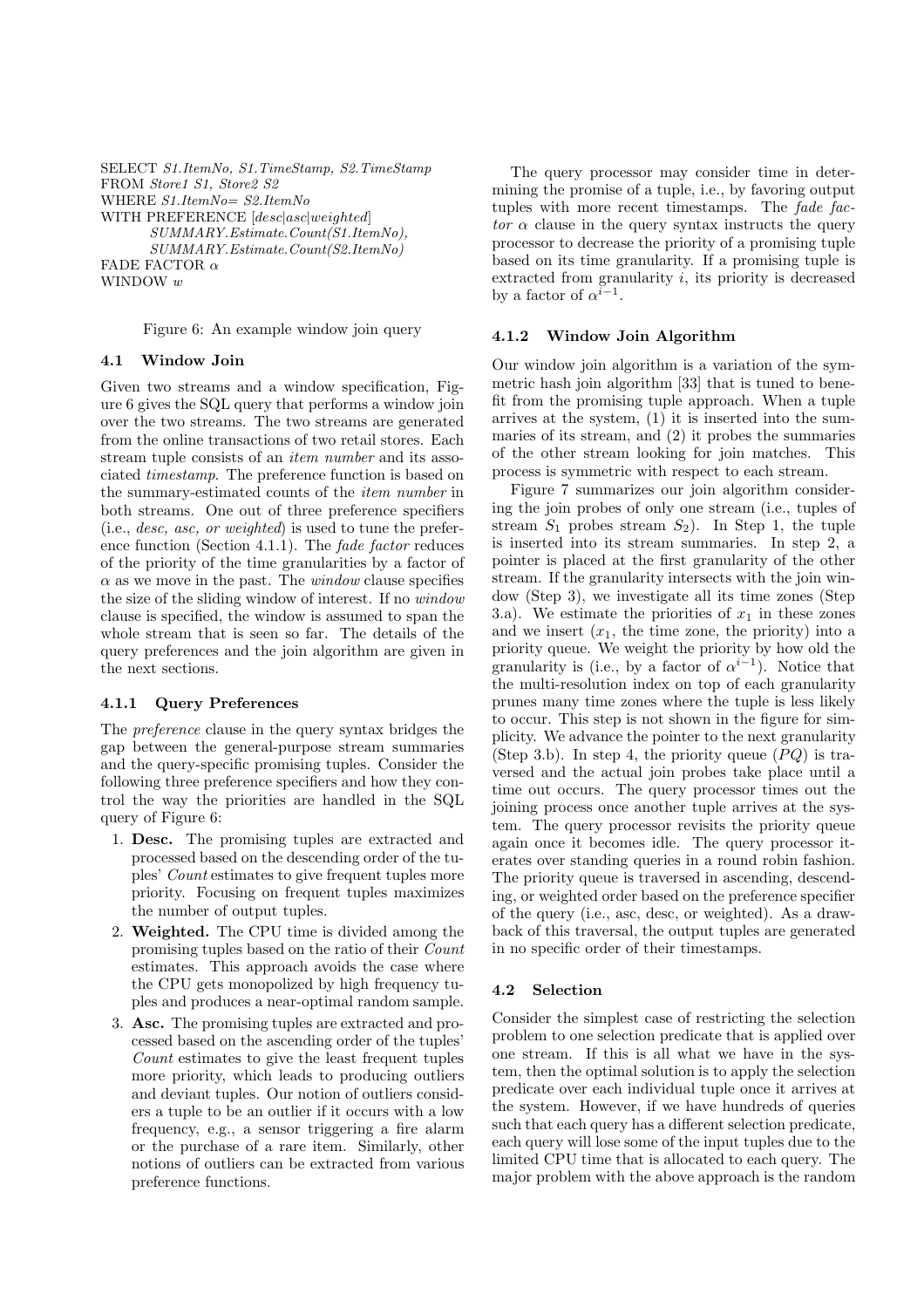#### Procedure JOIN-PROBE

**Input.** given two streams  $S_1$  and  $S_2$ , a time-window w, a tuple  $x_1 \in S_1$ .

**Output.** The join pairs on the form  $(x_1,x_2)$  S.T.  $x_2 \in S_2$ and  $|x_1.ts$ - $x_2.ts$ |  $\leq w$ 

1. S1.Summarize $(x_1)$ 2. i=1 3. while  $(S_2.G_i \cap (\tau - w + 1, \tau) \neq \phi)$ (a) for  $j=1$  to n i. Prio= $\alpha^{j-1} \times S_2.G_i[j]$ . Estimate $(x_1)$ ii. PQ.Insert $(x_1, S_2.G_i[n], \text{Prio})$ (b)  $i = i + 1$ 4. while (NOT TimeOut()) PQ.Probe() END.

Figure 7: Window Join Algorithm.

#### Procedure SELECTION

- 1.  $t_{start} = -\infty$
- 2. while (TRUE)
	- (a)  $t_{end}$ =now
	- (b) Process the selection predicate on top of summaries over the region ( $t_{start}$ ,  $t_{end}$ ).
	- (c) Prioritize regions based on their promise.
	- (d) Process the selection predicate over the identified promising regions.

(e)  $t_{start} = t_{end}$ 

END.

#### Figure 8: The selection operation

dropping of tuples. There is no control over which tuples a query will lose. Queries may be losing the most interesting tuples that satisfy their predicates.

The proposed summary-guided selection allocates some portion of its budget time to summarize the incoming stream tuples. Then, each query is guided by the summaries to its promising regions that are rich in terms of tuples that satisfy its search predicate. Following the same framework of the promising tuple approach, the system iterates over standing selection queries as described in Figure 8. To avoid reporting duplicate tuples in the answer, the system remembers the last tuple that is processed by each query. The next time a query is dispatched to the query processor, the query processor resumes the selection process from where it stopped last time.  $T_{start}$  and  $t_{end}$  mark the selection boundaries of the current iteration.

Notice that the selection operation need not have a window clause. In this case, the selection operation is a filter over the stream tuples. However, if a window clause with a window of size  $w$  is specified, the selected tuples are buffered for  $w$  time units. A tuple is reported to be expired and is invalidated from the query answer if its timestamp ts gets older than  $\tau - w$ , where  $\tau$  is the current timestamp.

#### 4.3 Aggregates

The behavior of an aggregate is usually dominated by a smaller subset of tuples, i.e., the promising tuples in our notion. The challenge is to specify which set of tuples dominate the behavior of the aggregate. For example, the behavior of the average and the median aggregates seems to be preserved under a faithful representative subset of tuples. The preference of an average or a median query may look like: (WITH PREFERENCE weighted SUM-MARY.Estimate.Count(S1.ItemNo)).

The summation aggregate introduces a new notion for promising tuples. It assumes that the behavior of the sum is dominated by the tuples that have a high value  $\times$  frequency product. The preference of a summation query may look like: (WITH PREFERENCE desc SUMMARY.Estimate.Count(S1.ItemNo)×S1.ItemNo). Similarly, other aggregates can define their own notions of promising tuples. In response to the aggregate queries, the query processor will extract sets of promising tuples. Then, the regions that are associated with these sets of promising tuples are visited and aggregated.

## 5 Experiments

In this section, we provide an experimental evidence that the promising tuple approach enhances the performance of stream query processing engines. Four sets of experiments are conducted. In Section 5.1, we compare the performance of various forms of intermediate stream summaries. Then, we devote a section for each stream operation. The performance of the join, selection and aggregate operations is addressed in Sections 5.2, 5.3, and 5.4, respectively.

Unless mentioned otherwise, data streams are generated using logs of online retail transactions on the form (StoreID, TransactionID, TimeStamp, ItemID, Price). Retail transactions are extracted from threemonth logs of WalMart retail stores. We playback the data stream logs such that the interarrival time between two consecutive tuples follows the exponential distribution with an average of 0.1 second. Stream operations are interested in a one-minute sliding window over the most recent portion of the stream. All the experiments in this section are based on a real implementation of the promising tuple approach inside the Nile stream query processing engine [24]. The Nile engine executes on a machine with Intel Pentium IV, CPU 2.4GHZ with 512MB RAM running Windows XP.

## 5.1 Performance of intermediate stream summaries

In this section, we compare the performance of four intermediate stream summaries: (1) T1, the naive approach where no summaries are maintained. (2)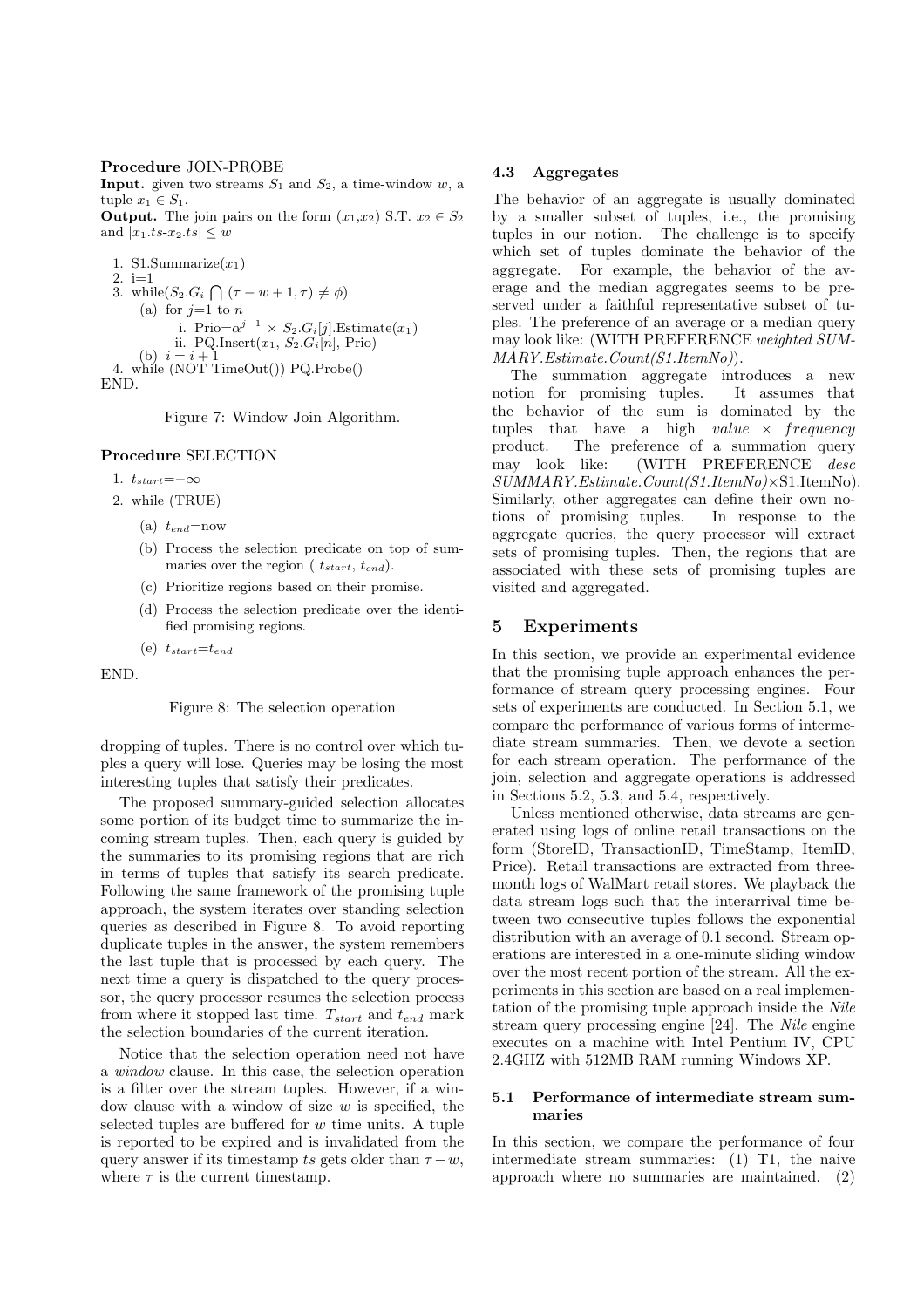

Figure 9: Cost parameters for various structures

T2, where a one-dimensional summary structure is built over the time dimension. (3) T3, where a two-dimensional summary structure is built over the both the time and the value dimensions. (4) T4, where a two-dimensional summary structure with selfadjusting time zones (as proposed in Section 3.3) is utilized.

Our major measure of performance is the number of generated output tuples per input tuple as mentioned in Section 2. Equation 1 gives the number of output tuples per input tuple in terms of the tuple insertion time  $(t_{ins})$  and the tuple hit time  $(t_{hit})$ . In Figure 9, we perform a join operation between two streams of retail transactions and we monitor both the  $t_{ins}$  (Figure 9a) and the  $t_{hit}$  (Figure 9b) parameters along with the number of output tuples per an input tuples (Figure 9c). Notice that as techniques get more sophisticated, the insertion cost increases. However, the output tuple hit time improves and dominates the overall performance by increasing the total number of output tuples.

In some cases, it is cheaper and more efficient to operate on the raw stream and to avoid the summarization overhead. For very high rate streams, the system may end up losing all its processing cycles in data summarization. In Figure 10a, we conduct an experiment to measure the performance of the join operation between two streams with small average interarrival times ( $< 50$ msec). Less sophisticated techniques with small insertion cost become more efficient than the techniques with high insertion cost. Similarly, if we are interested in small window sizes, it may be cheaper to traverse the window tuple by tuple. Figure 10b evaluates the performance of the join operation under a time window that varies from 10 seconds till 2 minutes with 20 second increments. Notice that the performance gains are obtained from summary-based structures as the window gets larger.

#### 5.2 Performance of Window Join

In this section, we study the performance of the join operation under various notions of promising tuples. The average join selectivity between the two data streams (that are drawn from real data sets) is found to be 6.7%. We compare the performance of the promising tuple approach to the symmetric hash join (SIMPLE-SHJ) that is presented in [33]. Consider the



Figure 10: Effect of small interarrival time and small window size

following notions of promising tuples:

1. Maximizing the number of output tuples Figure 11 evaluates the number of output tuples that are generated by both the simple symmetric hash join (SIMPLE-SHJ) and the promising-tuple join (PT-Join) over a one-minute sliding window. Our measure of performance is the percentage of the exact output that is obtained at run time. The figure shows that the promising tuple approach utilizes its processing time effectively and focuses on the tuples that maximize the number of output tuples.

Figure 12 evaluates the performance of the join operation under a whole-stream window. In addition to the number of output tuples (Figure 12a), we monitor the freshness of the data as another measure of goodness. (Figure 12b) assesses the average difference in timestamps between the two join components as our measure of freshness  $(|ts1 - ts2|)$ . This measure indicates how far a tuple goes in the past to look for a join match. From the figure, notice that the promising tuple approach favors recent and fresh tuples over old ones. This behavior is achieved by reducing the priority of old granularities by a factor of  $\alpha$  ( $\alpha$  is set to be 80% in this experiment). SIMPLE-SHJ has no way to know in advance whether an incoming tuple will join with a recent tuple or with an old one.

2. Providing a faithful representation of the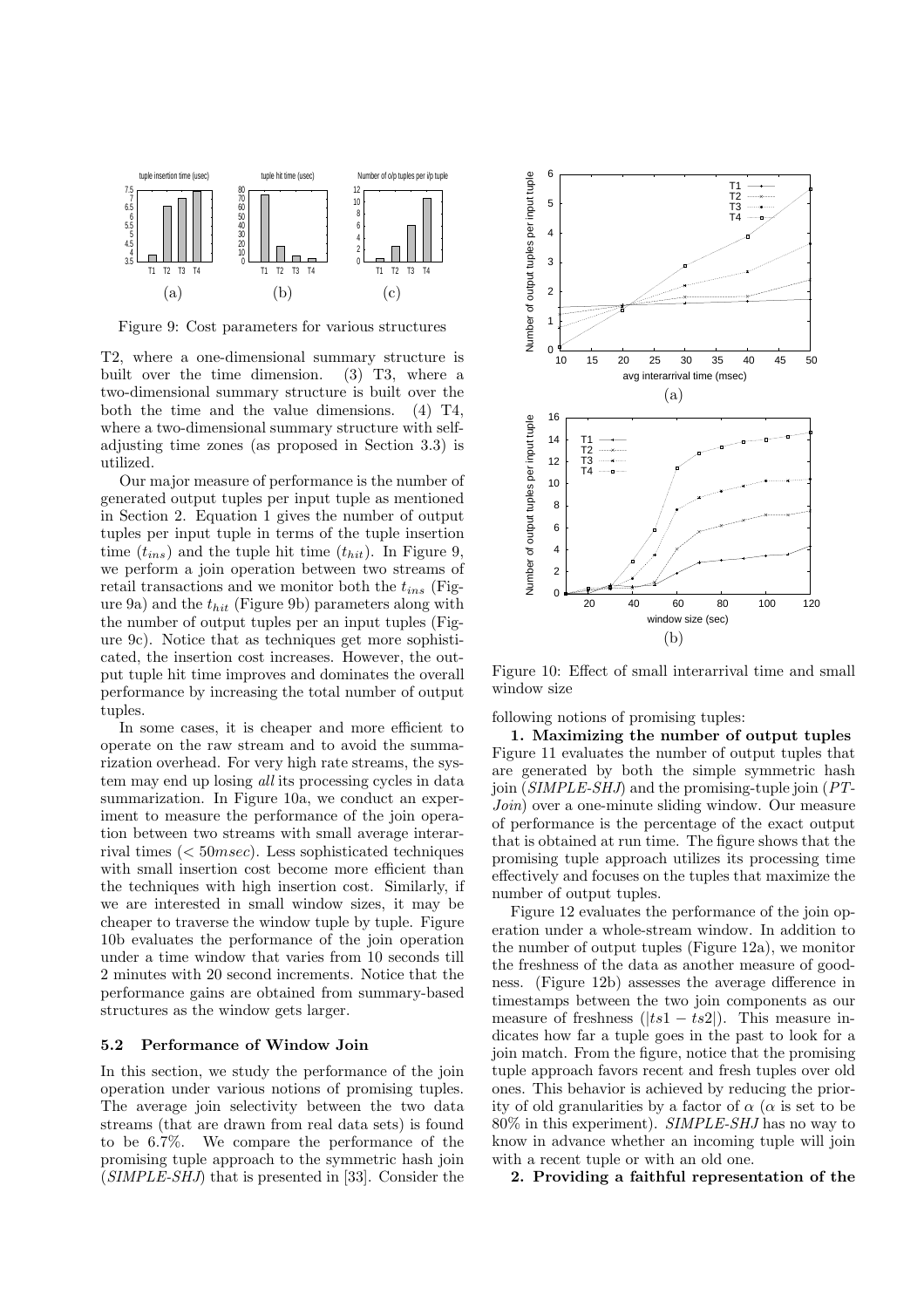

Figure 11: Sliding window join

#### output

In Figure 13, we tune the promising tuples to provide a faithful representative set of the output. We take the *Hist-MSE* or the mean square error between the histograms of both the exact and the obtained answers as our measure of faithfulness. Let  $H_1$  be the histogram of the exact answer and let  $H_2$  be the histogram of the obtained answer. Each histogram is an equi-width histogram of  $k$  intervals  $(k$  is set to 100).  $H_1$  is divided into  $H_{11}, H_{12}, \cdots, H_{1k}$  and  $H_2$  is divided into  $H_{21}, H_{22}, \cdots, H_{2k}$ . Let  $N_1$  be the size of the exact answer and let  $N_2$  be the size of the obtained answer  $(N1 \geq N2)$ . The *Hist-MSE* is defined as follows:

$$
Hist - MSE = \sum_{i=1}^{k} MSE(\frac{h_{1i}}{N_1}, \frac{h_{2i}}{N_2})
$$
 (2)

Figure 13a shows that PT-Join still provides more output than SIMPLE SHJ while Figure 13b illustrates the superiority of PT-Join with respect to the Hist-MSE measure of performance.

#### 3. Detecting low-frequency tuples and outliers

In Figure 13, we tune the promising tuples to detect low-frequency tuples. This notion of promising tuples has two desired features: (1) Less number of tuples are produced (Figure 14a). (2) Most of the produced tuples are true outliers (Figure 14b). In other words, the algorithm detects outliers and only outliers without being distracted by other tuples. In this experiment, a tuple is an outlier if its frequency is in the least 5% percentile of tuple frequencies.

#### 5.3 Performance of the Selection Operation

In this section, we show the applicability of the promising tuple approach to the selection operation. Figure 15a shows hundred queries, each performs a different selection predicate over the same stream. The selectivity of each predicate ranges uniformly from 5% to 10%. The experiment is conducted using both the naive selection approach (SIMPLE-Selection) that feeds the stream to each query separately, and the



Figure 12: Whole-stream window join

promising tuple approach which makes use of summaries. The promising tuple approach aims at maximizing the number of output tuples. The percentage of retrieved tuples relative to the size of the exact result is calculated for each query and the average over all queries is taken as our measure of performance. The figure shows that the promising tuple approach produces up to 33% output tuples over the SIMPLE selection (at 100 msec average interarrival).

In Figure 15b, the number of concurrent queries is varied from 20 to 200 to explore the performance of the selection operation under various query loads. The *SIMPLE-Selection* is efficient at low system loads. However, the promising tuple approach outperforms the SIMPLE-Selection with the increase in the query load (more than 80 concurrent queries).

#### 5.4 Performance of Aggregates

The performance of aggregates is tested on top of the hundred selection queries that are experimented in Section 5.3. Aggregates are computed using both the traditional approach that executes each query separately over each stream and the promising-tuple approach. The mean square error (MSE) between the computed aggregate and the exact aggregate is used as our measure of performance.

For the sake of illustration, we show the perfor-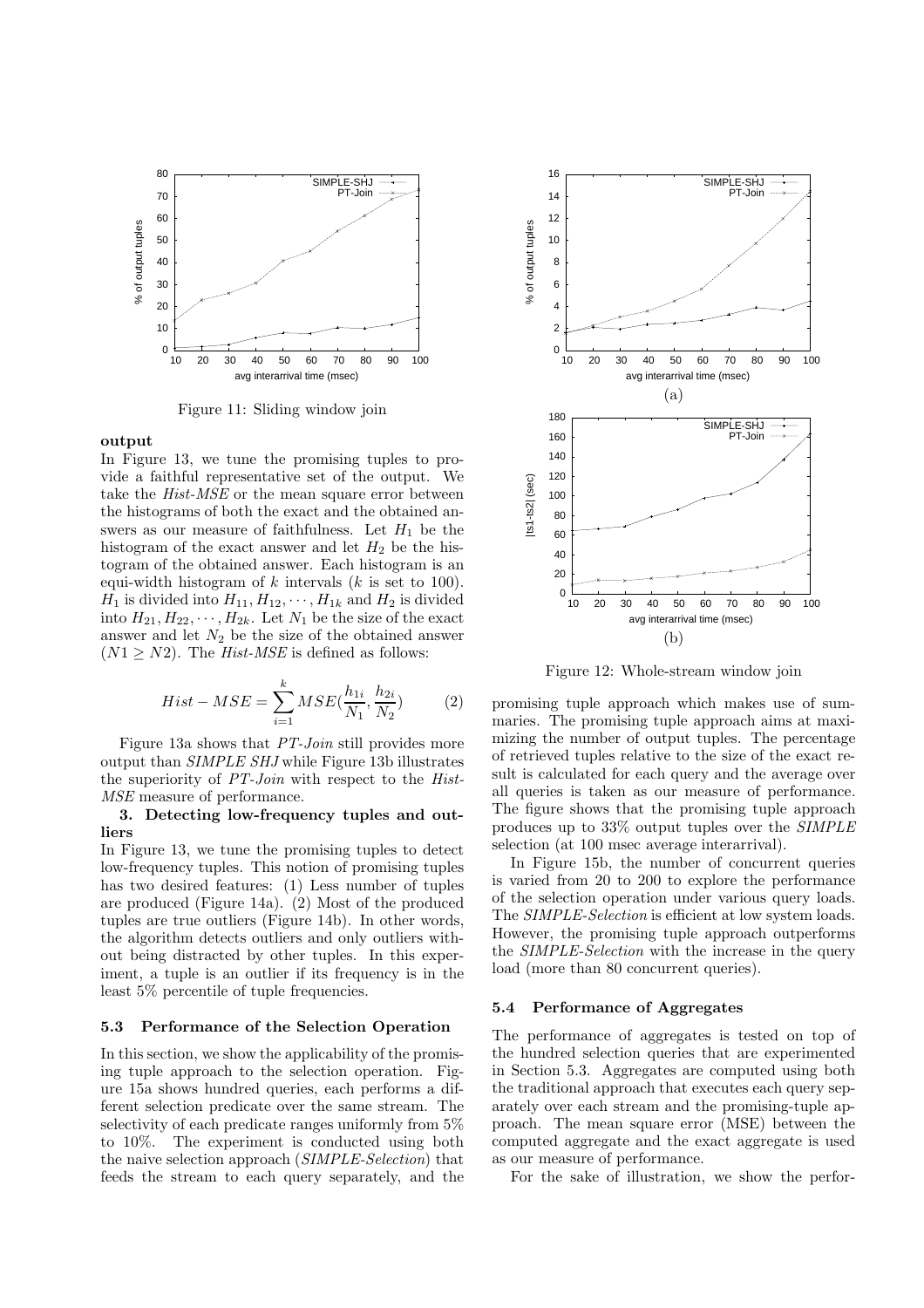

Figure 13: Output faithful representation

mance of two example aggregates under various stream rates. The performance of the average and the sum operations is illustrated in Figure 16 a, b, respectively. The figure shows that the promising tuple approach exhibits a lower mean square error (MSE) between its answer and the exact answer for both the average and the sum operations. Notice that as we increase the average interarrival time between consecutive tuples, the MSE decreases because the system gets less loaded and more input tuples are processed by the system.

## 6 Related Work

In this section, we overview related work in the context of data stream processing through three major lines. First, we list major data stream systems that have been developed by various research groups. Second, we survey summarization techniques that are deployed widely to enhance query performance. Third, we give examples of stream operations that are explored in literature.

Prototype data stream systems have recently gained a lot of research interest. Stanford STREAM [8, 28] addresses the problem of resource management in the context of data stream processing. Quality of service (QoS) has been investigated in the AURORA project [1]. The Niagra project [14] adopts the notion of continuous queries and how group optimizations can



Figure 14: Outlier detection

be performed over these queries. Telegraph [11] has an adaptive query engine where the execution order of query operators can change during execution. A framework for query execution plans over data streams is suggested by the Fjord project [27]. COUGAR [9] introduces a new data type for sensors. Gigascope [15] is another data stream system developed at AT&T to process streams of network traffic.

With the limited CPU time and bounded memory constraints [5], approximate answers that are obtained via summaries are accepted in place of the exact ones. Sampling [7], histograms [21], and wavelets [10, 32] can represent a stream using lower memory requirements. Streams are also summarized using sketches [4]. Some of the sketching techniques have the capability to maintain a stream's most frequent items [12]. Sketchbased processing and sketch sharing among multiple queries are presented in [19]. The concept of multiple granularities over data streams is proposed in [35]. The work in [29] suggests a gradual degradation of the summary resolution as data tuples move from one granularity to the next. This gradual degradation is referred to by the term *amnesic stream approximation*. Statistical models are utilized in [18] to query sensors interactively. Based on outstanding queries, statistical models provide an estimate for a sensor reading and tell how much this estimate is accurate. Consequently,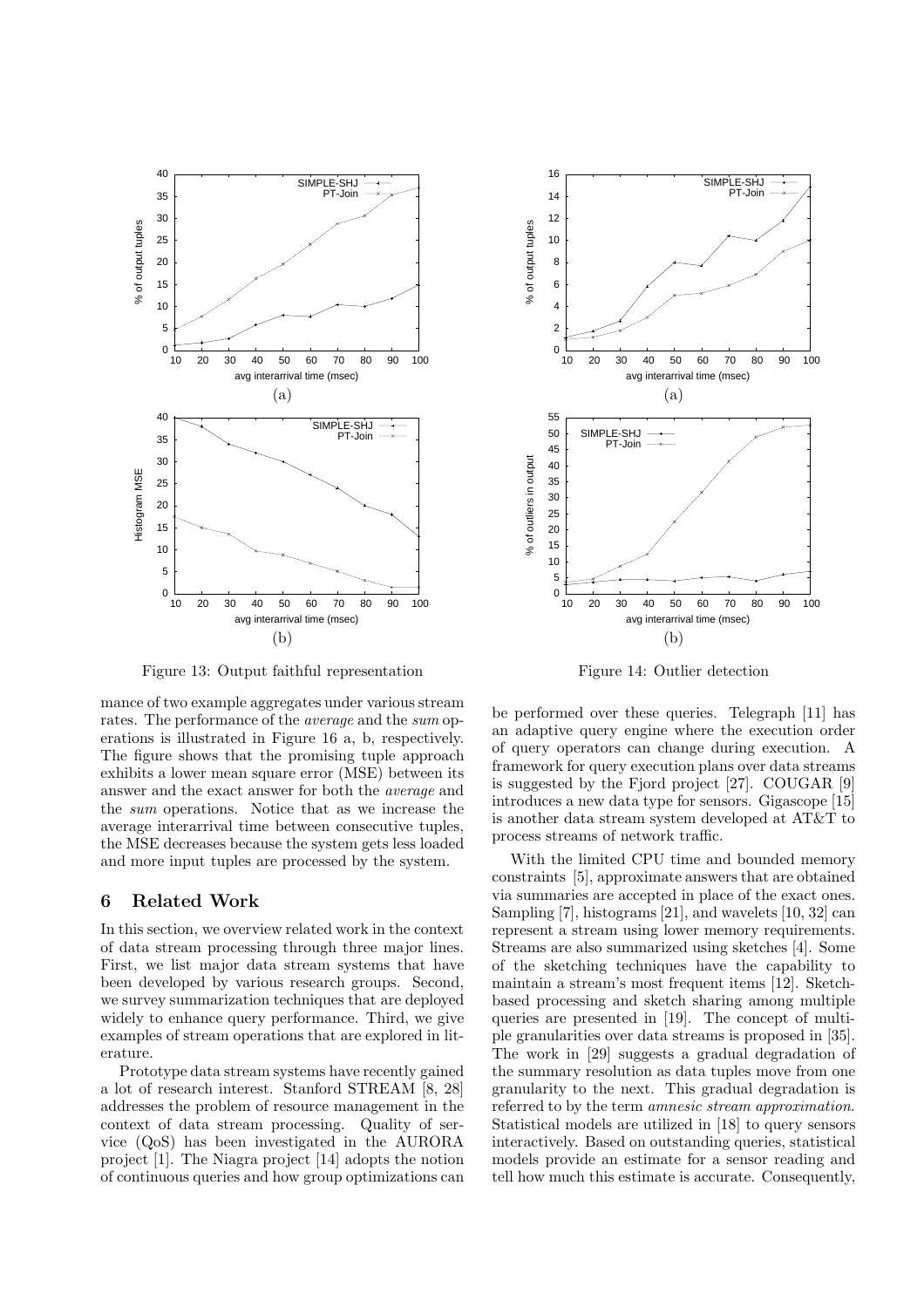

Figure 15: Performance of the selection operation

one may decide to query the sensor for a fresh reading. From the query side, various stream operators have been studied in the literature. For example, the window join operation is addressed in [16, 20, 22, 23, 25, 30]. Maintaining statistics over sliding windows is investigated in [17]. Incremental maintenance of temporal aggregates over windows is presented in [34]. There has been some ongoing research on random sampling for some special operations, e.g., the join operation [3, 13] and the group-by operation [2]. The work in [6] presents some optimizations for conjunctive queries over sliding windows.

#### 7 Conclusions

In this paper, we introduced the notion of promising tuples. Promising tuples are those tuples that contribute heavily to satisfying a specific preference in the query answer. Example query preferences include: (1) the maximization of the number of output tuples, (2) producing a faithful representative sample of the output tuples, or (3) producing the outlier or deviant tuples in the result. Other notions of promising tuples can be flexibly defined to satisfy the query requirements. The promising tuples may also consider the freshness of the stream tuples. We proposed stream intermediate summaries that are capable of identifying the promising tuples of a stream. The intermediate



Figure 16: Performance of aggregates

summaries are organized in a multi-resolution index that slides in steps over the stream. We proved the applicability of the promising tuple approach in the context of various stream operations, i.e., join, selection, and aggregate operations. Experimental results show that the notion of promising tuples increases the effectiveness and resource utilization of a stream query processing engine. Experiments are based on a real implementation of the proposed summaries as part of the summary manager inside the Nile stream query processing engine

## References

- [1] D. Abadi, D. Carney, U. Cetintemel, M. Cherniack, C. Convey, S. Lee, M. Stonebraker, N. Tatbul, and S. Zdonik. Aurora: A new model and architecture for data stream management. VLDB Journal, 2:120–139, August 2003.
- [2] S. Acharya, P. B. Gibbons, and V. Poosala. Congressional samples for approximate answering of group-by queries. In Proceedings of ACM SIGMOD, pages 487– 498, May 2000.
- [3] S. Acharya, P. B. Gibbons, V. Poosala, and S. Ramaswamy. Join synopses for approximate query answering. In Proceedings of ACM SIGMOD, pages 275– 286, June 1999.
- [4] N. Alon, Y. Matias, and M. Szegedy. The space complexity of approximating the frequency moments. In